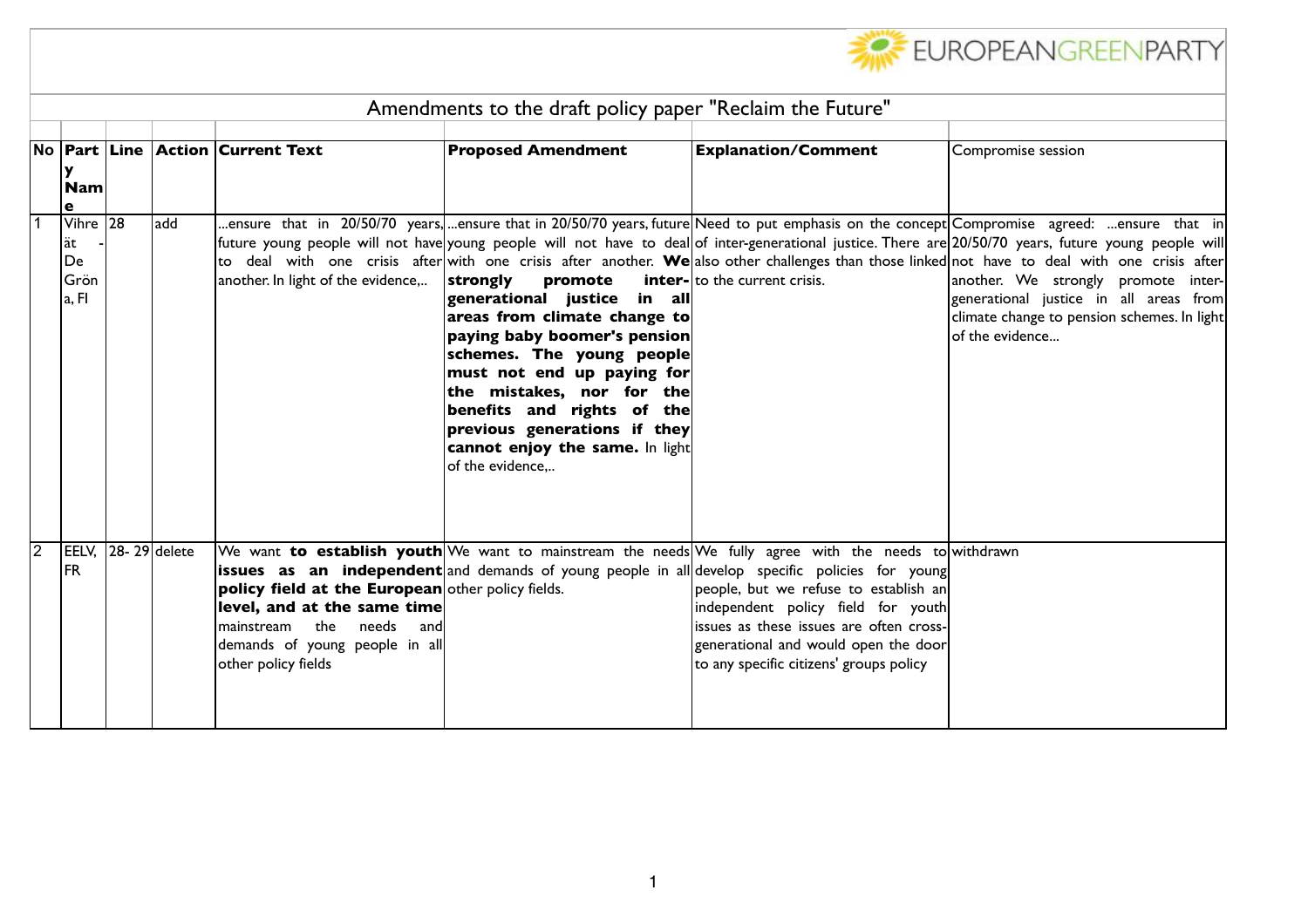| 13             | B90/<br>DIE<br> GRÜ<br>NEN,<br><b>GER</b> | 40    | add          |                                                                                                                                                                                                                                                                                                                                                                                                                              | "Even though we address some issues<br>specifically as youth issues because of<br>their relevance to the lives of young<br>people, we are aware that all issues,<br>be it economics or climate change,<br>effect young people and that they<br>need to have a say in all of those." |                                                                                      | Accepted as compromise amendment |
|----------------|-------------------------------------------|-------|--------------|------------------------------------------------------------------------------------------------------------------------------------------------------------------------------------------------------------------------------------------------------------------------------------------------------------------------------------------------------------------------------------------------------------------------------|-------------------------------------------------------------------------------------------------------------------------------------------------------------------------------------------------------------------------------------------------------------------------------------|--------------------------------------------------------------------------------------|----------------------------------|
| $\overline{4}$ | EELV,<br><b>IFR</b>                       |       | 49-52 delete | Different areas of the economy Delete all paragraph<br>be addressed and<br>need<br>to<br>reformed to achieve these goals.<br>Our model is a de-carbonised and<br>human-centric economy able to<br>provide the conditions for both<br>good and fair jobs through a<br>of<br><b>process</b><br>green<br>re-<br>industrialisation, capable of an<br>effective re-distribution of wealth                                         |                                                                                                                                                                                                                                                                                     | this part is irrelevant for such policy withdrawn<br>paper                           |                                  |
| 15             | EELV,<br><b>IFR</b>                       | 68-71 | delete       | Youth participation will contribute delete the whole paragraph<br>political<br>creativity<br>to<br>the<br>construction and legitimisation of<br>Europe including non-violent forms<br>of civil disobedience that have<br>always been part of legitimate<br>political<br>action. We<br>needl<br>consolidated participation spaces<br>which empower the expression of<br>youth perspectives throughout all<br>aspects of life. |                                                                                                                                                                                                                                                                                     | this part is irrelevant for such policy withdrawn<br>paper and is way too repetitive |                                  |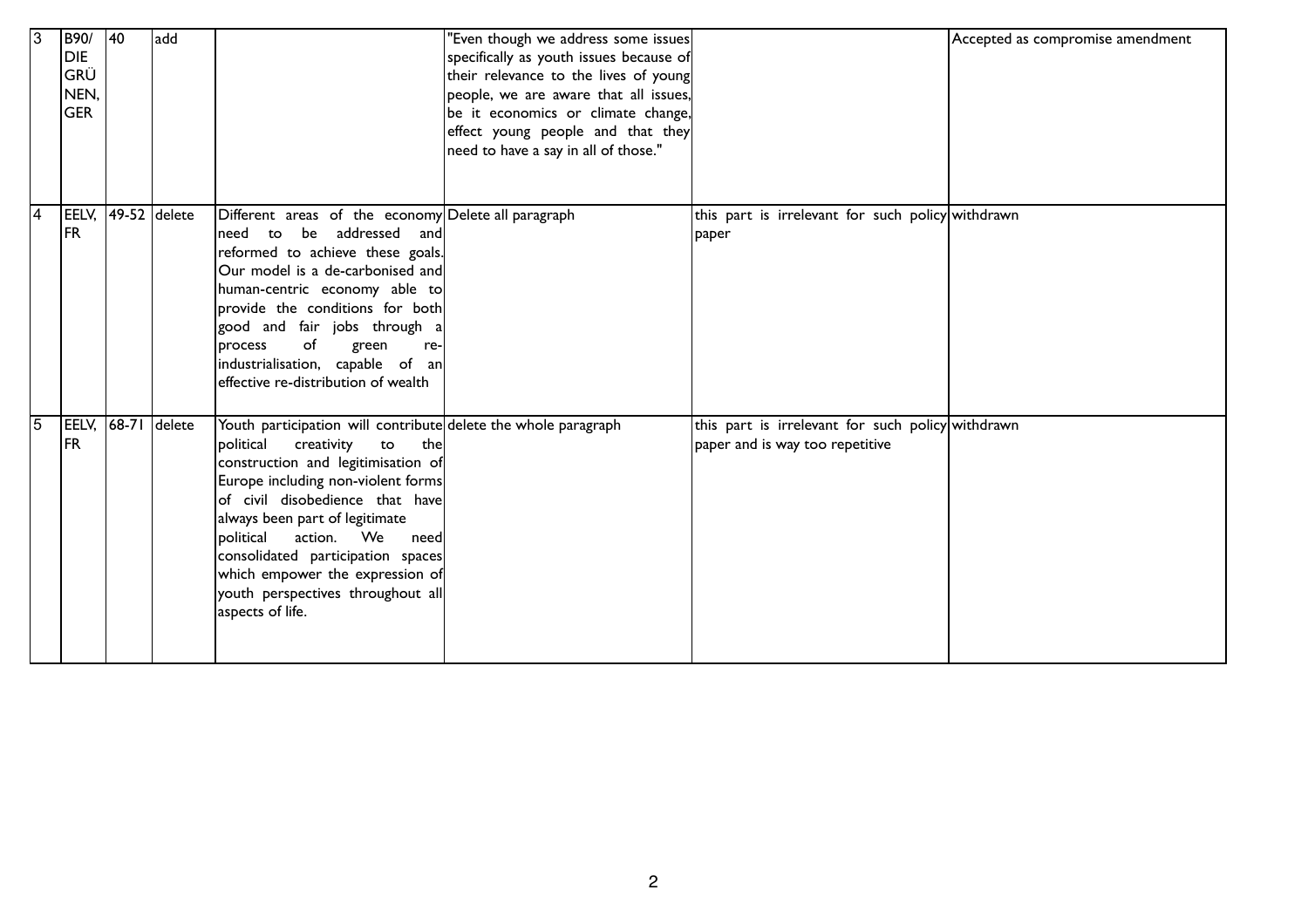| 16 |                    |                     | EELV, 75-78 replace |                                                                    |                                                                                    |                                                                                                                                              | We support the existing forms of We support the existing forms of YFJ and National Council are often Compromise agreed: Add in line 78 "At   |
|----|--------------------|---------------------|---------------------|--------------------------------------------------------------------|------------------------------------------------------------------------------------|----------------------------------------------------------------------------------------------------------------------------------------------|----------------------------------------------------------------------------------------------------------------------------------------------|
|    | FR                 |                     |                     |                                                                    |                                                                                    |                                                                                                                                              | youth dialogue, among them the youth dialogue, among them the Youth grabed by young people looking for the same time, we are aware that many |
|    |                    |                     |                     | Youth                                                              | lForum<br>and                                                                      |                                                                                                                                              | Structure dialogue political or institutional carreers and young people are not part of youth                                                |
|    |                    |                     |                     |                                                                    |                                                                                    |                                                                                                                                              | Forum and Structure dialogue including national Youth Councils absolutely do not represent most of organisations and will develop new forms  |
|    |                    |                     |                     |                                                                    | including national Youth Councils. However we acknowledge the youngsters in Europe |                                                                                                                                              | of participation to reach out to them and                                                                                                    |
|    |                    |                     |                     | Emancipation implies that limits                                   | in<br>the<br>full                                                                  |                                                                                                                                              | to ensure inclusiveness."                                                                                                                    |
|    |                    |                     |                     | youth<br>able<br>are                                               | torepresentation<br>of<br>young                                                    |                                                                                                                                              |                                                                                                                                              |
|    |                    |                     |                     | participate<br>in                                                  | this people<br>by<br>these                                                         |                                                                                                                                              |                                                                                                                                              |
|    |                    |                     |                     |                                                                    | environment in a free and instutionalised organisations                            |                                                                                                                                              |                                                                                                                                              |
|    |                    |                     |                     | independent<br>way,                                                | without and call for the creation of                                               |                                                                                                                                              |                                                                                                                                              |
|    |                    |                     |                     | discrimination or restriction.                                     | new forms of participation                                                         |                                                                                                                                              |                                                                                                                                              |
|    |                    |                     |                     |                                                                    | which<br>would<br>ensure                                                           |                                                                                                                                              |                                                                                                                                              |
|    |                    |                     |                     |                                                                    | inclusiveness<br>free and<br>in a                                                  |                                                                                                                                              |                                                                                                                                              |
|    |                    |                     |                     |                                                                    | without<br>independent<br>way,                                                     |                                                                                                                                              |                                                                                                                                              |
|    |                    |                     |                     |                                                                    | discrimination or restriction.                                                     |                                                                                                                                              |                                                                                                                                              |
|    |                    |                     |                     |                                                                    |                                                                                    |                                                                                                                                              |                                                                                                                                              |
|    |                    |                     |                     |                                                                    |                                                                                    |                                                                                                                                              |                                                                                                                                              |
|    | B90/               | $\overline{178}$    | add                 |                                                                    | "At the same time, we are aware that                                               |                                                                                                                                              | Compromise agreed, see amendment 6                                                                                                           |
|    | <b>DIE</b>         |                     |                     |                                                                    | many young people are not part of                                                  |                                                                                                                                              |                                                                                                                                              |
|    | GRÜ                |                     |                     |                                                                    | youth organisations and will also try                                              |                                                                                                                                              |                                                                                                                                              |
|    | NEN,               |                     |                     |                                                                    | to reach out to them."                                                             |                                                                                                                                              |                                                                                                                                              |
|    | <b>GER</b>         |                     |                     |                                                                    |                                                                                    |                                                                                                                                              |                                                                                                                                              |
|    |                    |                     |                     |                                                                    |                                                                                    |                                                                                                                                              |                                                                                                                                              |
| 8  | EELV, 82-83 delete |                     |                     | To start with, young people should delete the sentence             |                                                                                    |                                                                                                                                              | this part is irrelevant for such policy Compromise agreed: "To start with, also                                                              |
|    | FR                 |                     |                     | have a greater level of inclusion in                               |                                                                                    | paper                                                                                                                                        | young people should have a greater level                                                                                                     |
|    |                    |                     |                     | discussions on the Multiannual                                     |                                                                                    |                                                                                                                                              | of inclusion"                                                                                                                                |
|    |                    |                     |                     | Financial Framework (MFF) at a                                     |                                                                                    |                                                                                                                                              |                                                                                                                                              |
|    |                    |                     |                     | European level.                                                    |                                                                                    |                                                                                                                                              |                                                                                                                                              |
|    |                    |                     |                     |                                                                    |                                                                                    |                                                                                                                                              |                                                                                                                                              |
|    |                    |                     |                     |                                                                    |                                                                                    |                                                                                                                                              |                                                                                                                                              |
|    |                    |                     |                     |                                                                    |                                                                                    |                                                                                                                                              |                                                                                                                                              |
|    |                    |                     |                     |                                                                    |                                                                                    |                                                                                                                                              |                                                                                                                                              |
|    |                    |                     |                     |                                                                    |                                                                                    |                                                                                                                                              |                                                                                                                                              |
|    |                    |                     |                     |                                                                    |                                                                                    |                                                                                                                                              |                                                                                                                                              |
|    |                    |                     |                     |                                                                    |                                                                                    |                                                                                                                                              |                                                                                                                                              |
| 19 |                    | Ecolo, 84-85 delete |                     |                                                                    |                                                                                    | Thus, we call for the reduction of Thus, we call for the reduction of 16 years is OK, less than 16 years Withdrawn in favour of amendment 10 |                                                                                                                                              |
|    | l BE               |                     |                     | voting age to <b>at least</b> 16 years voting age to 16 years old. |                                                                                    | would be too young.                                                                                                                          |                                                                                                                                              |
|    |                    |                     |                     | lold.                                                              |                                                                                    |                                                                                                                                              |                                                                                                                                              |
| 10 | $Groe$ 85          |                     | delete              |                                                                    | reduction of voting age to $at$ reduction of voting age to 16 years                |                                                                                                                                              | Combined<br>amendment,<br>tabled<br>by                                                                                                       |
|    | nLink              |                     |                     | least 16 years old.                                                | lold.                                                                              |                                                                                                                                              | GroenLinks, NL and Ecolo, BE                                                                                                                 |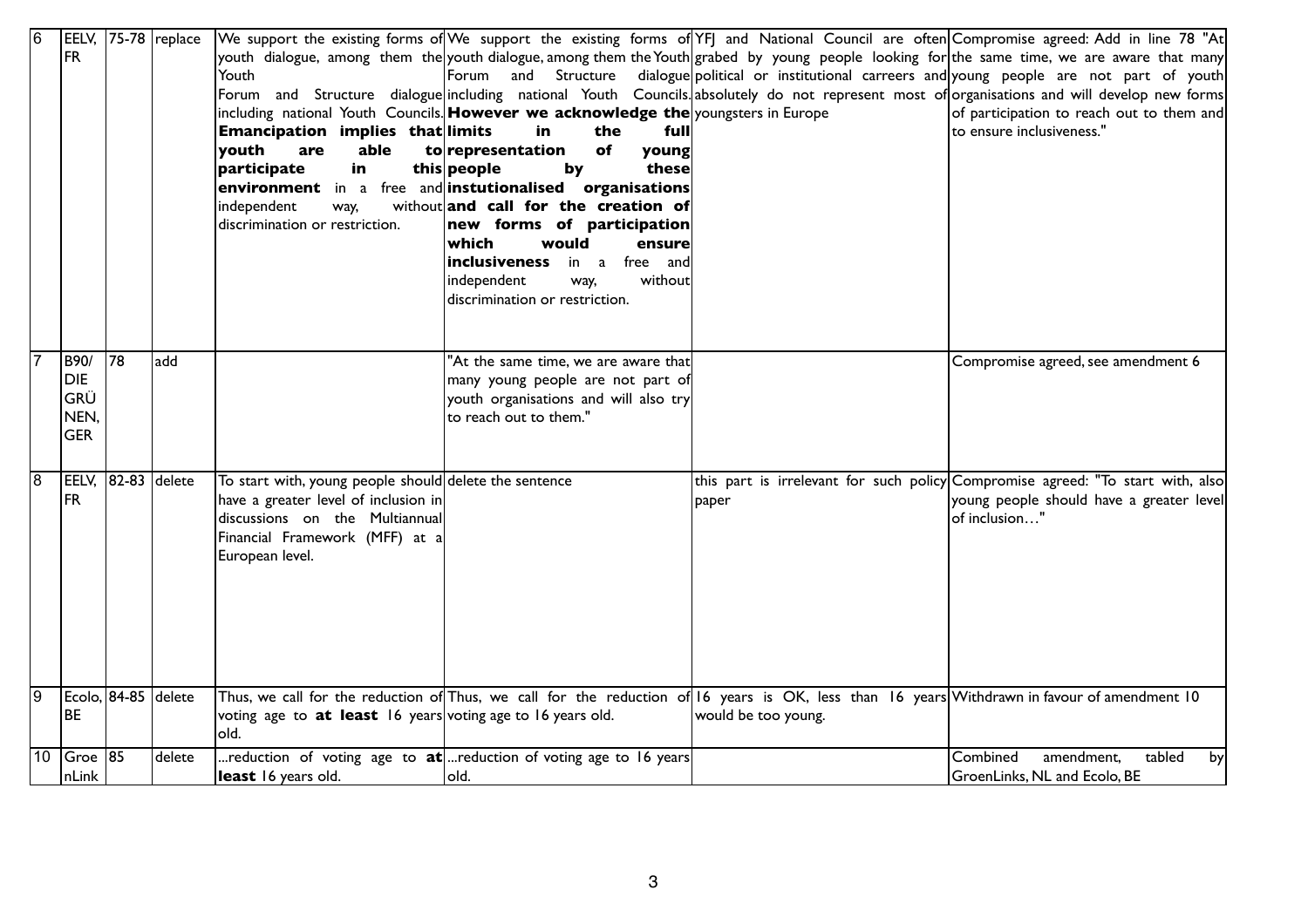| 11 | EELV,                     | 98-             | delete | Not a single democratic, social, delete the whole paragraph                                         |                                           | this part is irrelevant for such policy withdrawn                         |                                                                                                                   |
|----|---------------------------|-----------------|--------|-----------------------------------------------------------------------------------------------------|-------------------------------------------|---------------------------------------------------------------------------|-------------------------------------------------------------------------------------------------------------------|
|    | FR <sub></sub>            | 105             |        | cultural<br>environmental<br>or                                                                     |                                           | paper, moreover you don't need to use                                     |                                                                                                                   |
|    |                           |                 |        | transformation has ever been                                                                        |                                           | institutions to change them and the                                       |                                                                                                                   |
|    |                           |                 |        | successful without an act of                                                                        |                                           | reference to commercialisation of                                         |                                                                                                                   |
|    |                           |                 |        | confronting existing institutions,                                                                  |                                           | youth programs is absolutely unclear                                      |                                                                                                                   |
|    |                           |                 |        | without finding ways of making                                                                      |                                           |                                                                           |                                                                                                                   |
|    |                           |                 |        | better use of them or building new                                                                  |                                           |                                                                           |                                                                                                                   |
|    |                           |                 |        | institutions that represent the new                                                                 |                                           |                                                                           |                                                                                                                   |
|    |                           |                 |        | goals and perspectives. This is why                                                                 |                                           |                                                                           |                                                                                                                   |
|    |                           |                 |        | European Youth movements must                                                                       |                                           |                                                                           |                                                                                                                   |
|    |                           |                 |        | also find approaches towards                                                                        |                                           |                                                                           |                                                                                                                   |
|    |                           |                 |        | dealing with and integration the                                                                    |                                           |                                                                           |                                                                                                                   |
|    |                           |                 |        | European institutions. They must                                                                    |                                           |                                                                           |                                                                                                                   |
|    |                           |                 |        | find ways of utilising them to                                                                      |                                           |                                                                           |                                                                                                                   |
|    |                           |                 |        | promote institutional change, in                                                                    |                                           |                                                                           |                                                                                                                   |
|    |                           |                 |        | order to support the realisation of                                                                 |                                           |                                                                           |                                                                                                                   |
|    |                           |                 |        | their own aspirations. European                                                                     |                                           |                                                                           |                                                                                                                   |
|    |                           |                 |        | framework<br>institutional<br>mustl                                                                 |                                           |                                                                           |                                                                                                                   |
|    |                           |                 |        | ensure a quality of content and                                                                     |                                           |                                                                           |                                                                                                                   |
|    |                           |                 |        | guarantee sufficient financial means                                                                |                                           |                                                                           |                                                                                                                   |
|    |                           |                 |        | and self-supporting structures that                                                                 |                                           |                                                                           |                                                                                                                   |
|    |                           |                 |        | will enable youth programs to be                                                                    |                                           |                                                                           |                                                                                                                   |
|    |                           |                 |        | independent of commercialisation.                                                                   |                                           |                                                                           |                                                                                                                   |
|    |                           |                 |        |                                                                                                     |                                           |                                                                           |                                                                                                                   |
|    |                           |                 |        |                                                                                                     |                                           |                                                                           |                                                                                                                   |
|    |                           |                 |        |                                                                                                     |                                           |                                                                           |                                                                                                                   |
|    | 12   Groe   127           |                 | add    |                                                                                                     |                                           |                                                                           | Innovative models of sharing jobs and It makes sense to also mention the Compromise agreed: Innovative models of  |
|    | nLink                     |                 |        |                                                                                                     |                                           |                                                                           | transferring knowledge and skills aspect of inter-generational justice in sharing jobs and transferring knowledge |
|    | s, NL                     |                 |        |                                                                                                     | between generations must be this context. |                                                                           | and skills between generations must be                                                                            |
|    |                           |                 |        |                                                                                                     | encouraged. One such model gives an       |                                                                           | encouraged.                                                                                                       |
|    |                           |                 |        |                                                                                                     | older worker the option to work less      |                                                                           |                                                                                                                   |
|    |                           |                 |        |                                                                                                     | hours, while the saved pay makes it       |                                                                           |                                                                                                                   |
|    |                           |                 |        |                                                                                                     | possible to hire a younger employee       |                                                                           |                                                                                                                   |
|    |                           |                 |        |                                                                                                     | who may assist them with the job.         |                                                                           |                                                                                                                   |
|    |                           |                 |        |                                                                                                     |                                           |                                                                           |                                                                                                                   |
|    |                           |                 |        |                                                                                                     |                                           |                                                                           |                                                                                                                   |
|    |                           |                 |        |                                                                                                     |                                           |                                                                           |                                                                                                                   |
|    | $13$  EELV,<br><b>IFR</b> | $ 131 -$<br>132 | delete | We criticise this short-sightedness. We criticise this short-sightedness.<br>We should not shy away |                                           | this part is irrelevant for such policy withdrawn                         |                                                                                                                   |
|    |                           |                 |        | from naming and shaming                                                                             |                                           | paper, if you want to describe a<br>strategy, then let's develop a proper |                                                                                                                   |
|    |                           |                 |        | the 132 countries that do                                                                           |                                           | one                                                                       |                                                                                                                   |
|    |                           |                 |        | not live up to their                                                                                |                                           |                                                                           |                                                                                                                   |
|    |                           |                 |        | obligations.                                                                                        |                                           |                                                                           |                                                                                                                   |
|    | 14 B90/                   | $ 131\rangle$   | add    |                                                                                                     | "We will<br>follow MS's<br>closely        |                                                                           | vote                                                                                                              |
|    | DIE                       |                 |        |                                                                                                     | implementation of the youth               |                                                                           |                                                                                                                   |
|    | GRÜ                       |                 |        |                                                                                                     | guarantee through the Europear4           |                                                                           |                                                                                                                   |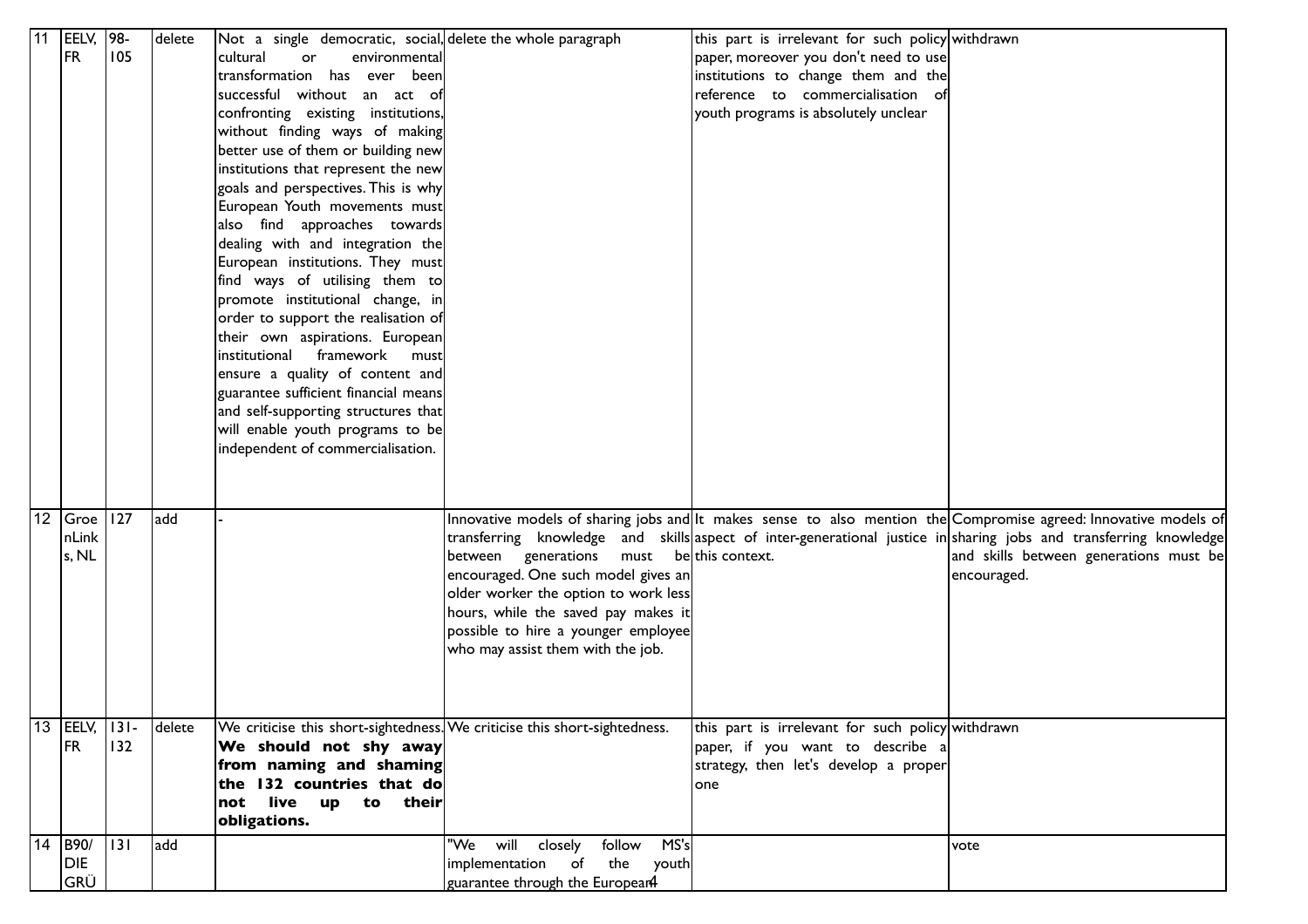| $15$  B90/    | $ 165-$ |      | replace   We believe that introducing a We believe | further<br>in                                                                 | Compromise agreed: "We believe in         |
|---------------|---------|------|----------------------------------------------------|-------------------------------------------------------------------------------|-------------------------------------------|
| IDIE.         | 166     |      | <b> European</b>                                   | volunteering developing the<br><b>European</b>                                | further developing the European Voluntary |
| GRÜ           |         |      |                                                    | <b>programme</b> for all ages, classes <b>Voluntary</b> Service into a        | Service into a European volunteering      |
| NEN,          |         |      |                                                    | and backgrounds will help create a <b>programme</b> for all ages, classes and | programme for all ages, classes and       |
| GER           |         |      |                                                    | new debate about what Europe backgrounds <b>that</b> will help create a       | backgrounds that will help create a new   |
|               |         |      | means to her citizens."                            | new debate about what Europe                                                  | debate about what Europe means to her     |
|               |         |      |                                                    | means to her citizens."                                                       | citizens."                                |
|               |         |      |                                                    |                                                                               |                                           |
|               |         |      |                                                    |                                                                               |                                           |
|               |         |      |                                                    |                                                                               |                                           |
|               |         |      |                                                    |                                                                               |                                           |
| $16$  B90/    | 178     | ladd |                                                    | "We also want to see young people as                                          | Accepted as compromise amendment          |
| <b>DIE</b>    |         |      |                                                    | participants in the European                                                  |                                           |
| GRÜ           |         |      |                                                    | 'Convention."                                                                 |                                           |
| <b>INJENI</b> |         |      |                                                    |                                                                               |                                           |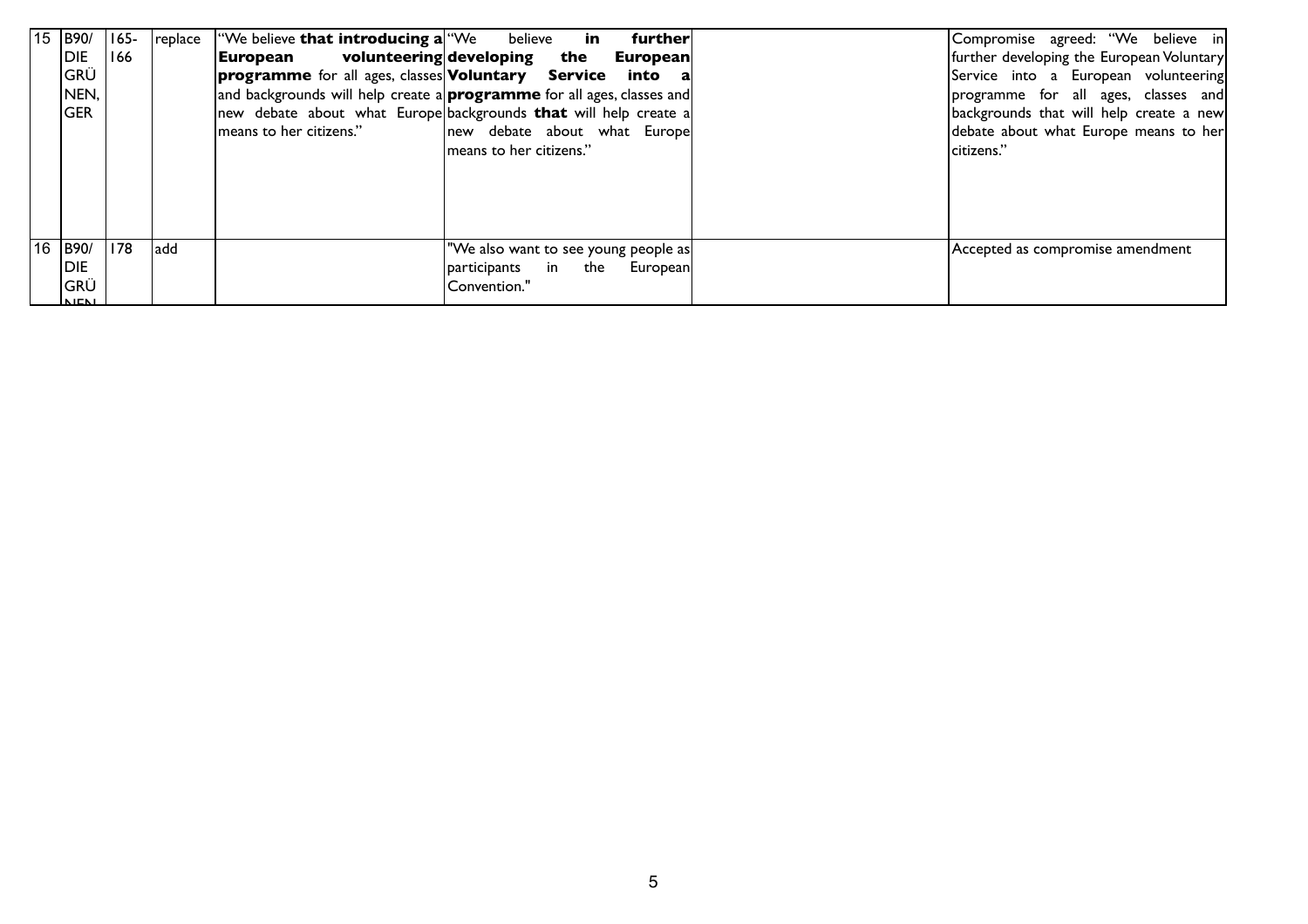|    | 17 EELV, 183- |     | delete |                                                              |                                                                                    |                                       | While the Youth Convention would be While the Youth Convention would proofing legislation is a concept that Compromise agreed: While the Youth                 |
|----|---------------|-----|--------|--------------------------------------------------------------|------------------------------------------------------------------------------------|---------------------------------------|----------------------------------------------------------------------------------------------------------------------------------------------------------------|
|    | <b>FR</b>     | 190 |        |                                                              |                                                                                    |                                       | $ $ an ideal source of youth involvement $ $ be an ideal source of youth $ $ needs to be more elaborated within $ $ Convention would be an ideal source of $ $ |
|    |               |     |        |                                                              | in the process of resizing the European involvement in the process of resizing the | decision-making                       | and youth involvement in the process of                                                                                                                        |
|    |               |     |        |                                                              |                                                                                    |                                       | institutions, we also demand that youth the European institutions, we also implementation processes of EU resizing the European institutions, we also          |
|    |               |     |        | concerns are given more attention in                         |                                                                                    |                                       | demand that youth concerns are given Proposing vague processes is an open demand that youth concerns are given                                                 |
|    |               |     |        | the everyday work of the European                            |                                                                                    |                                       |                                                                                                                                                                |
|    |               |     |        |                                                              |                                                                                    |                                       | Union. Hence, we propose two more attention in the everyday work door to any undue influence of specific more attention in the everyday work of                |
|    |               |     |        | policy<br>new                                                |                                                                                    |                                       | instruments. of the European Union. Member organisation which might not be as the European Union. Hence, we propose                                            |
|    |               |     |        |                                                              |                                                                                    |                                       | Firstly, Youth Proofing: in states must be obliged to actively representative as they pretend or lead two new policy instruments. Firstly, Youth               |
|    |               |     |        |                                                              |                                                                                    |                                       | <b>order to make the impact of</b> involve youth organisations in the to any biased legislative influence Proofing: in order to make the impact of             |
|    |               |     |        |                                                              |                                                                                    |                                       | <b>EU legislation on young people</b> process of developing their own according to unfair critetria such as EU legislation on young people visible we          |
|    |               |     |        |                                                              |                                                                                    |                                       | visible we demand Youth reform agendas under the European money, time and expertise. We support demand Youth proofing of all regulatory                        |
|    |               |     |        | proofing of all regulatory and $_{\text{semester}}$          |                                                                                    |                                       | youth and more necessarly citzen and administrative measures taken at the                                                                                      |
|    |               |     |        | administrative measures taken                                |                                                                                    |                                       | participation as well as any changes to EU level, i.e. checking the short- and long-                                                                           |
|    |               |     |        | at the EU level, i.e. checking                               |                                                                                    |                                       | avoid the capture of EU legislation by term impact of such measures on youth as                                                                                |
|    |               |     |        | the short- and long-term                                     |                                                                                    |                                       | specific groups, but this should be a regular procedure.* (*Note:Ask the EGP                                                                                   |
|    |               |     |        | impact of such measures on                                   |                                                                                    | detailed in a different policy paper. | to continue the development of these                                                                                                                           |
|    |               |     |        | youth as a regular procedure.                                |                                                                                    |                                       |                                                                                                                                                                |
|    |               |     |        | Youth organisations are to be                                |                                                                                    |                                       | concrete proposals with a specific political                                                                                                                   |
|    |               |     |        | heard in the implementation                                  |                                                                                    |                                       | position and plan.) Youth organisations are                                                                                                                    |
|    |               |     |        | of Youth proofing. Secondly,                                 |                                                                                    |                                       | to be heard in the implementation of                                                                                                                           |
|    |               |     |        | we want to use the European                                  |                                                                                    |                                       | Youth proofing. Secondly, we want to use                                                                                                                       |
|    |               |     |        | semester more efficiently.                                   |                                                                                    |                                       | the European semester more efficiently.                                                                                                                        |
|    |               |     |        | Therefore, we propose that                                   |                                                                                    |                                       | Therefore, we propose that Youth                                                                                                                               |
|    |               |     |        | Youth emancipation becomes a                                 |                                                                                    |                                       | emancipation becomes a criteria in the                                                                                                                         |
|    |               |     |        | regular item in the country-                                 |                                                                                    |                                       | country-specific recommendations that                                                                                                                          |
|    |               |     |        | specific recommendations that                                |                                                                                    |                                       | form part of the European semester.                                                                                                                            |
|    |               |     |        | form part of the European<br>semester. Member states must be |                                                                                    |                                       | Member states must be obliged to actively                                                                                                                      |
|    |               |     |        | obliged to actively involve youth                            |                                                                                    |                                       | involve youth organisations in the process                                                                                                                     |
|    |               |     |        | organisations in the process of                              |                                                                                    |                                       |                                                                                                                                                                |
|    |               |     |        | developing their own reform agendas                          |                                                                                    |                                       | of developing their own reform agendas                                                                                                                         |
|    |               |     |        | under the European semester.                                 |                                                                                    |                                       | under the European semester.                                                                                                                                   |
|    |               |     |        |                                                              |                                                                                    |                                       |                                                                                                                                                                |
|    |               |     |        |                                                              |                                                                                    |                                       |                                                                                                                                                                |
|    |               |     |        |                                                              |                                                                                    |                                       |                                                                                                                                                                |
|    |               |     |        |                                                              |                                                                                    |                                       |                                                                                                                                                                |
|    |               |     |        |                                                              |                                                                                    |                                       |                                                                                                                                                                |
| 18 | $Miljöp$ 233  |     | add    |                                                              |                                                                                    |                                       | In addition, schools need to open up Such measures will improve inclusion Compromise agreed: In addition, schools                                              |
|    | artiet        |     |        |                                                              | more to, and cooperate with, the and help level out differences.                   |                                       | need to cooperate with the surrounding                                                                                                                         |
|    | de            |     |        |                                                              | surrounding society, in particular                                                 |                                       | society, in particular work places, in order                                                                                                                   |
|    |               |     |        |                                                              |                                                                                    |                                       |                                                                                                                                                                |
|    | gröna,        |     |        |                                                              | places. Better vocational<br>work                                                  |                                       | to allow young people a better insight into                                                                                                                    |
|    | <b>SE</b>     |     |        |                                                              | guidance is urgently needed as well.                                               |                                       | job options, while guarding the                                                                                                                                |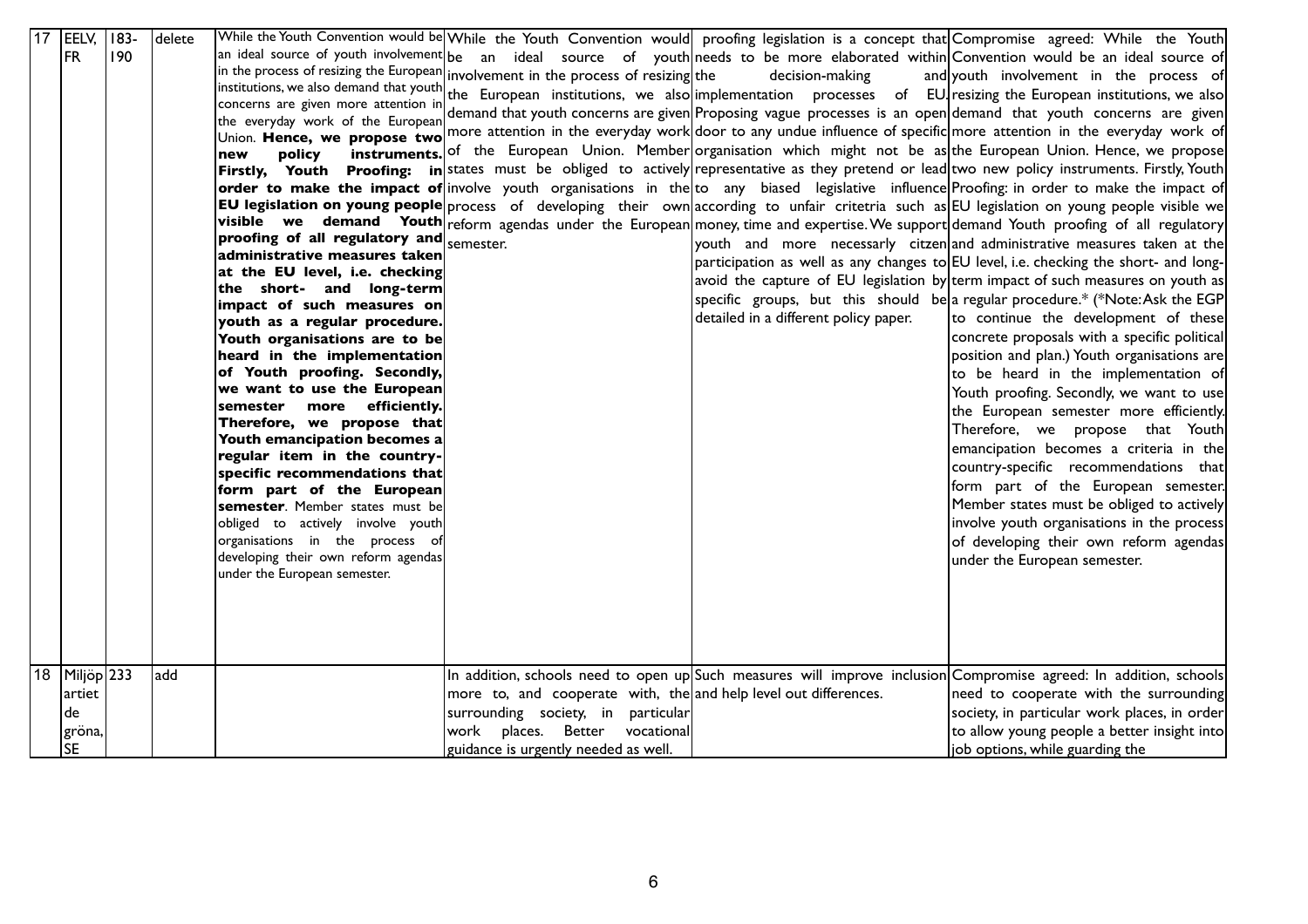| 19 EELV, 234<br>FR. | add | new paragraph | We are further concerned with the rising<br>numbers of school drop-outs, especially<br>among sometimes marginalised categories,<br>such as migrant youth. In this respect, we<br>demand an educational system offering<br>multiple re-entry points, so that re-<br>engagement in education can be easily<br>undertaken. Because education starts<br>already in the pre-school period, namely<br>in kindergartens, pre-school education<br>should be provided by the state for free in<br>all European countries. By doing so, the<br>state would ensure higher enrolment of<br>children in pre-school education and give<br>them equal opportunities, regardless of<br>the financial situation of their parents, as<br>well as enable young couples to start their<br>own families when they want to and not<br>just when they are financially able to.<br>We call for free higher education, with no<br>tuition fees. Higher education has to be<br>designed in such a way that it permits<br>flexibility for students, in order for them<br>to combine studying with work and/or<br>civic participation. Higher education<br>should be made accessible to all, by<br>insuring zero interest loans for students,<br>providing cheap and healthy food in<br>canteens, as well as providing accessible | agreed: Lines 215-216,<br>Compromise<br>replace: "The opportunity for second and<br>third changes is more important when<br>performance at a young age does not<br>meet the needs for educational success."<br>With "We are further concerned with the<br>rising numbers of school drop-outs,<br>especially among sometimes marginalised<br>categories, such as migrant youth. In this<br>respect we demand an educational system<br>offering multiple (re-)entry points, so that<br>(re-)engagement in education can easily be<br>undertaken. Because starting off well into<br>the education life is very important, all<br>children should have access to pre-school<br>education/have access to at least one year<br>in kindergarden free of charge. This will<br>provide all children with more equal<br>opportunities, regardless of the financial<br>situation of their parents. " 2) Line 266,<br>Add: "We also call for a higher education<br>with work or civil participation." |
|---------------------|-----|---------------|-------------------------------------------------------------------------------------------------------------------------------------------------------------------------------------------------------------------------------------------------------------------------------------------------------------------------------------------------------------------------------------------------------------------------------------------------------------------------------------------------------------------------------------------------------------------------------------------------------------------------------------------------------------------------------------------------------------------------------------------------------------------------------------------------------------------------------------------------------------------------------------------------------------------------------------------------------------------------------------------------------------------------------------------------------------------------------------------------------------------------------------------------------------------------------------------------------------------------------------------------------------------------------------------------------|-------------------------------------------------------------------------------------------------------------------------------------------------------------------------------------------------------------------------------------------------------------------------------------------------------------------------------------------------------------------------------------------------------------------------------------------------------------------------------------------------------------------------------------------------------------------------------------------------------------------------------------------------------------------------------------------------------------------------------------------------------------------------------------------------------------------------------------------------------------------------------------------------------------------------------------------------------------------------------------------|
|                     |     |               | housing for students coming from outside<br>the university's city. Moreover, university<br>housing should be available and affordable<br>for all young students and young teachers<br>involved in university. This housing should<br>offer students decent conditions of living,<br>with all the required services : Fully<br>equipped kitchens, laundry rooms,<br>childcare facilities and common spaces                                                                                                                                                                                                                                                                                                                                                                                                                                                                                                                                                                                                                                                                                                                                                                                                                                                                                             | that is free of tuition fees and that is<br>designed in a way to permit flexibility for<br>students so that they can combine studies                                                                                                                                                                                                                                                                                                                                                                                                                                                                                                                                                                                                                                                                                                                                                                                                                                                      |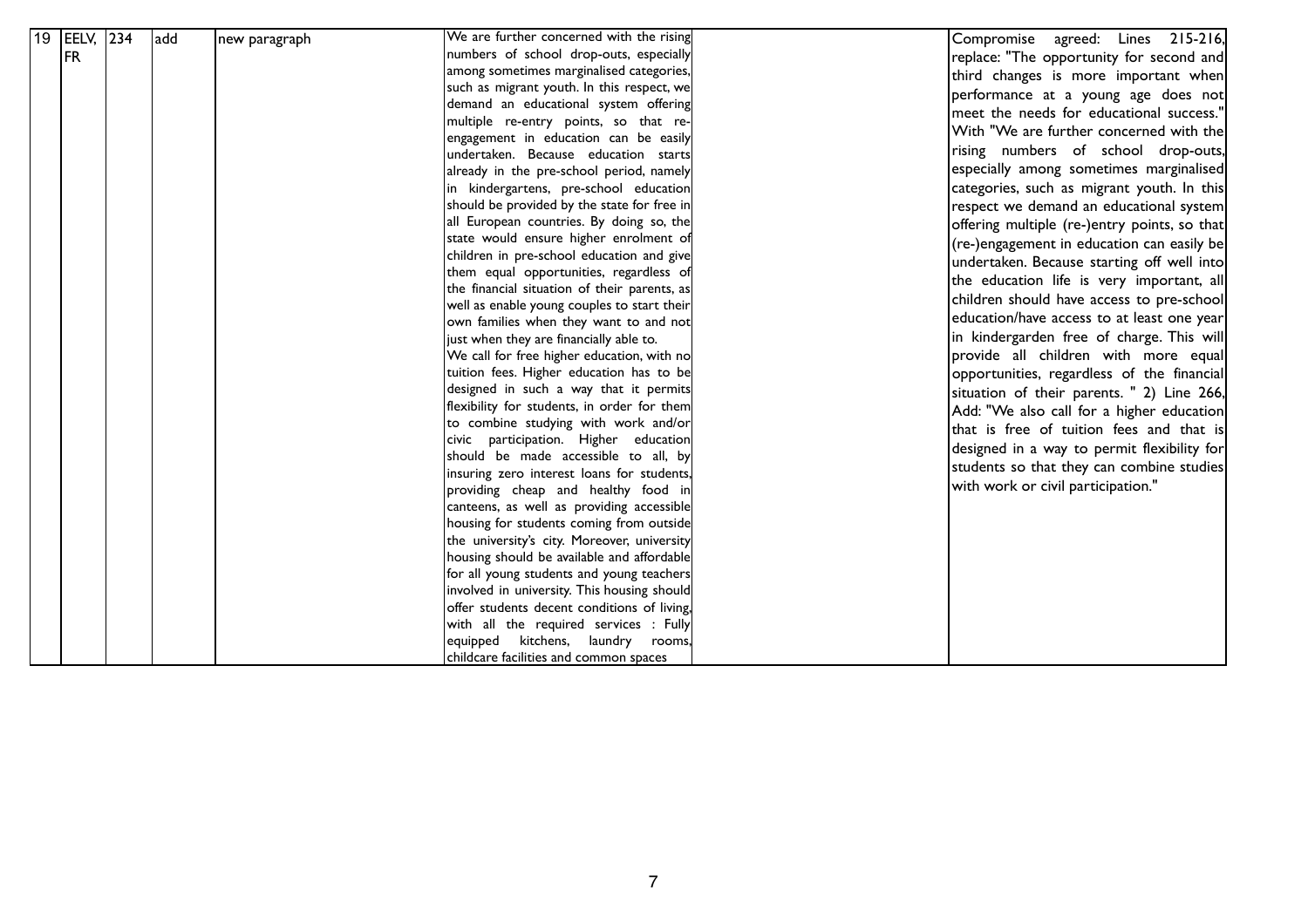|    | $\overline{20}$  EELV, | $ 273-$ | delete | Council of Europe in this Council of Europe in this context. Indeed English is the most common withdrawn                          |
|----|------------------------|---------|--------|-----------------------------------------------------------------------------------------------------------------------------------|
|    | FR.                    | 275     |        | context. We acknowledge We support the positive impact<br>language used within Europe, however                                    |
|    |                        |         |        | that English has become<br>we refuse to make it an official choice                                                                |
|    |                        |         |        | and is commonly accepted<br>engraved in marble because this                                                                       |
|    |                        |         |        | as the Lingua Franca of<br>situation can change in the future, the                                                                |
|    |                        |         |        | English currently used in Europe is very<br>today. Thus, we support                                                               |
|    |                        |         |        | English language education<br>different from the British english, and                                                             |
|    |                        |         |        | in formal curricula, from<br>most of all this is direct attack against                                                            |
|    |                        |         |        | the earliest age, Europe<br>diversity of languages!                                                                               |
|    |                        |         |        | wide, without undermining                                                                                                         |
|    |                        |         |        | the value of all languages.                                                                                                       |
|    |                        |         |        | We support the positive impact                                                                                                    |
|    |                        |         |        |                                                                                                                                   |
| 21 | Ecolo, 275             |         | add    | We acknowledge that English has We acknowledge that English has Not everybody has time and the Accepted as a compromise amendment |
|    | l BE                   |         |        | become and is commonly accepted become and is commonly accepted as cultural environment which is needed                           |
|    |                        |         |        | as the Lingua Franca of today. Thus, the Lingua Franca of today. Thus, we to learn English. IT progresses makes it                |
|    |                        |         |        | support English language support English language education in possible to exchange ideas with less<br>we                         |
|    |                        |         |        | education in formal curricula, from formal curricula, from the earliest age, language restrictions than before and                |
|    |                        |         |        | the earliest age, Europe wide, Europe wide, without undermining we should favor this evolution.                                   |
|    |                        |         |        | without undermining the value of the value of all languages. We also                                                              |
|    |                        |         |        | encourage the development<br>all languages.                                                                                       |
|    |                        |         |        | and use of automated open                                                                                                         |
|    |                        |         |        | source translation tools for a                                                                                                    |
|    |                        |         |        | $\left\vert \mathbf{better}\quad$ communication $\left\vert \mathbf{and}\right\vert$                                              |
|    |                        |         |        | understanding<br>between                                                                                                          |
|    |                        |         |        | people using other languages                                                                                                      |
|    |                        |         |        | than English.                                                                                                                     |
|    |                        |         |        |                                                                                                                                   |
|    |                        |         |        |                                                                                                                                   |
|    |                        |         |        |                                                                                                                                   |
|    |                        |         |        |                                                                                                                                   |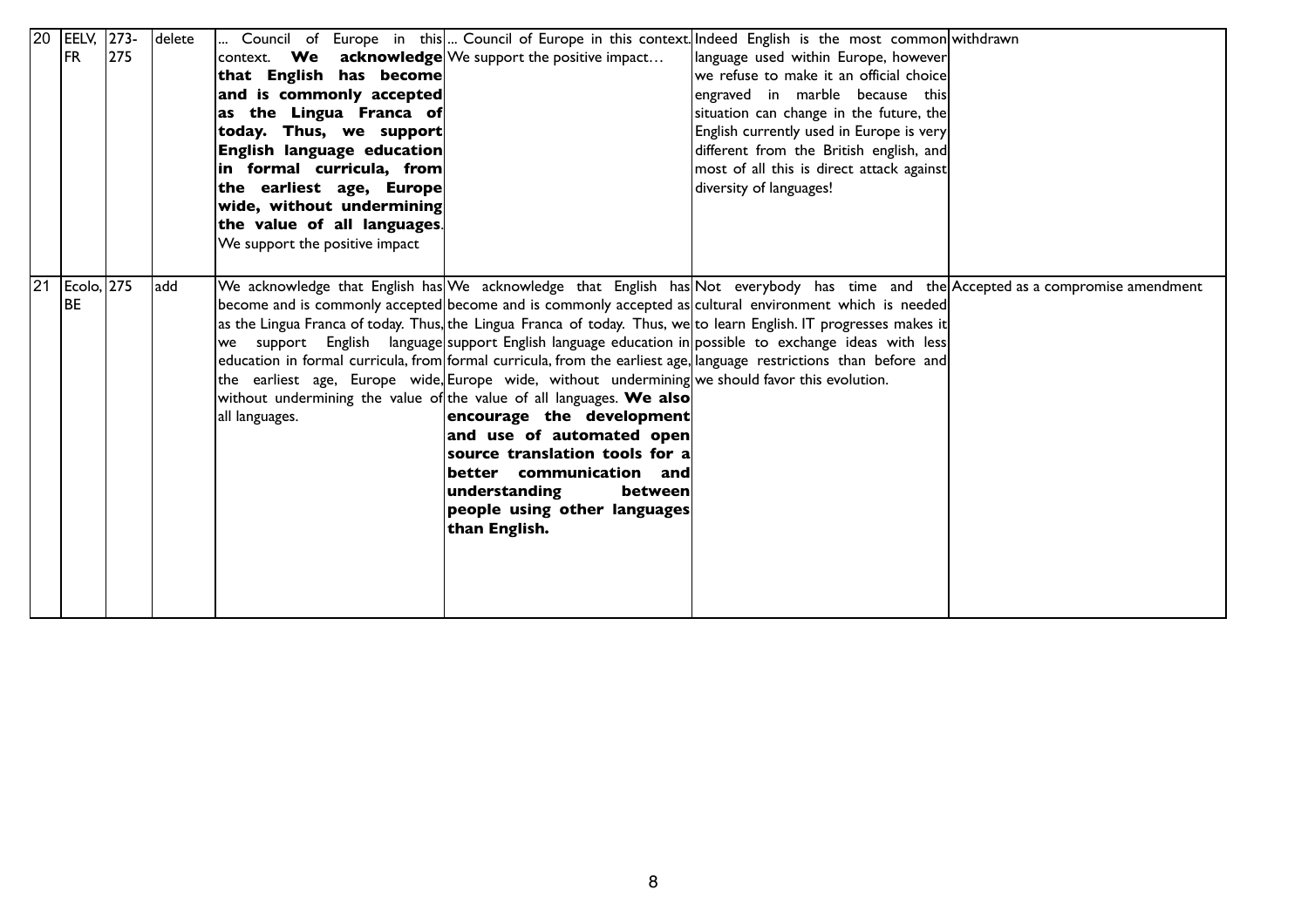| 22 | Groe 276-             |          | delete  |                                  |                                                                                         |                                                                                                       | We support the positive impact of We support the positive impact of The current text gives a negative Accepted as a compromise amendment               |
|----|-----------------------|----------|---------|----------------------------------|-----------------------------------------------------------------------------------------|-------------------------------------------------------------------------------------------------------|--------------------------------------------------------------------------------------------------------------------------------------------------------|
|    | nLink 280             |          |         |                                  | $ current$ initiatives such as the current initiatives such as the Erasmus connotation  | the<br>Erasmus<br>to                                                                                  |                                                                                                                                                        |
|    | s, NL                 |          |         |                                  |                                                                                         | Erasmus programme <b>; however</b> programme. We call for pan-programme and similar initiatives, also |                                                                                                                                                        |
|    |                       |          |         |                                  | <b>we believe that the whole is</b> European education based on the sentence            | 'Therefore'<br>(lines)                                                                                |                                                                                                                                                        |
|    |                       |          |         |                                  | greater than its individual European values, the common market 177 and 178) is unclear. |                                                                                                       |                                                                                                                                                        |
|    |                       |          |         | Therefore.<br>parts.             | we and possibilities for the application of                                             |                                                                                                       |                                                                                                                                                        |
|    |                       |          |         | for<br>advocate                  | <b>European</b> acquired knowledge and skills.                                          |                                                                                                       |                                                                                                                                                        |
|    |                       |          |         | education that is European,      |                                                                                         |                                                                                                       |                                                                                                                                                        |
|    |                       |          |         | not merely by where it           |                                                                                         |                                                                                                       |                                                                                                                                                        |
|    |                       |          |         | implemented or funded. We        |                                                                                         |                                                                                                       |                                                                                                                                                        |
|    |                       |          |         | call for pan- European education |                                                                                         |                                                                                                       |                                                                                                                                                        |
|    |                       |          |         | based on European values, the    |                                                                                         |                                                                                                       |                                                                                                                                                        |
|    |                       |          |         | common market and possibilities  |                                                                                         |                                                                                                       |                                                                                                                                                        |
|    |                       |          |         | for the application of acquired  |                                                                                         |                                                                                                       |                                                                                                                                                        |
|    |                       |          |         | knowledge and skills.            |                                                                                         |                                                                                                       |                                                                                                                                                        |
|    |                       |          |         |                                  |                                                                                         |                                                                                                       |                                                                                                                                                        |
| 23 |                       |          | delete  | Youth<br><b>Initiative</b>       |                                                                                         |                                                                                                       | and Youth Initiative and entrepreneurship this is too narrowing the possibility of Compromise agreed: Youth Initiative and                             |
|    | <b>FR</b>             | $314$    |         | entrepreneurship need to         | beneed to be supported.                                                                 | leconomic                                                                                             | entrepreneurship need to be supported,                                                                                                                 |
|    |                       |          |         | regardless<br>supported<br>оf    |                                                                                         |                                                                                                       | for example when creating social                                                                                                                       |
|    |                       |          |         | whether they create a social     |                                                                                         | initiaties, better leave it out and keep entrepreneurs or normal start-ups.                           |                                                                                                                                                        |
|    |                       |          |         | entrepreneur or normal           |                                                                                         | the first part of the sentence                                                                        |                                                                                                                                                        |
|    |                       |          |         | start-up.                        |                                                                                         |                                                                                                       |                                                                                                                                                        |
|    |                       |          |         |                                  |                                                                                         |                                                                                                       |                                                                                                                                                        |
| 24 | EELV,                 | $ 342 -$ | replace |                                  |                                                                                         |                                                                                                       | The economic crisis is the result of The economic crisis is the result of a these modifications aim at bringing Compromise agreed: The economic crisis |
|    | <b>FR</b>             | 343      |         | an                               | under-regulated single-profit-base economical more exhaustiveness to                    |                                                                                                       | is the result of a profit-maximisation-based                                                                                                           |
|    |                       |          |         |                                  | economy that allowed for system and deregulation of                                     |                                                                                                       | economical system and deregulation of                                                                                                                  |
|    |                       |          |         | the                              |                                                                                         | unsustainable financial markets which allow the description of the root of these financial            | markets<br>which<br>allow                                                                                                                              |
|    |                       |          |         | development of bubbles           | unsustainable and antisocial ongoing economic crisis                                    |                                                                                                       | unsustainable and antisocial development                                                                                                               |
|    |                       |          |         |                                  | development and                                                                         |                                                                                                       | and speculation.                                                                                                                                       |
|    |                       |          |         |                                  | speculation                                                                             |                                                                                                       |                                                                                                                                                        |
|    |                       |          |         |                                  |                                                                                         |                                                                                                       |                                                                                                                                                        |
|    |                       |          |         |                                  |                                                                                         |                                                                                                       |                                                                                                                                                        |
|    |                       |          |         |                                  |                                                                                         |                                                                                                       |                                                                                                                                                        |
| 25 | $G$ roe $ 399\rangle$ |          | delete  |                                  | . reduction of the voting age to $\text{at} $ reduction of the voting age to 16         |                                                                                                       | To be voted en block with amendment 10                                                                                                                 |
|    | nLink                 |          |         | least 16 years                   | years                                                                                   |                                                                                                       |                                                                                                                                                        |
|    | ะ NI                  |          |         |                                  |                                                                                         |                                                                                                       |                                                                                                                                                        |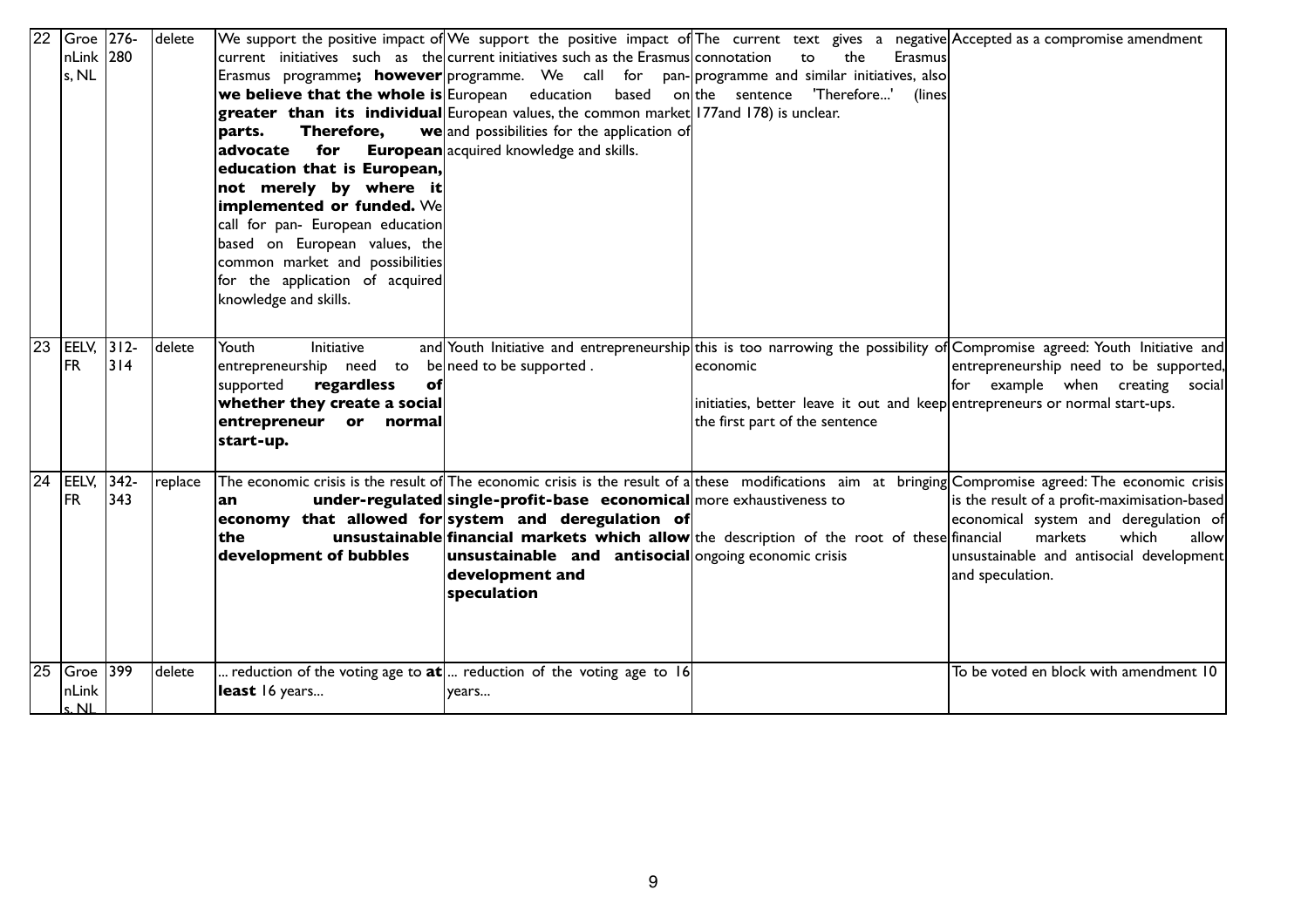| $26$ EELV, | 420 | ladd |                         |                                        | Compromise agreed: Add in line 420: "Free   |
|------------|-----|------|-------------------------|----------------------------------------|---------------------------------------------|
| <b>IFR</b> |     |      | New paragraph number 10 | Health care should be guaranteed by    |                                             |
|            |     |      |                         | the state, free of charge and with the | Health Care for the Youth (Paragraph):      |
|            |     |      |                         | same quality of medical treatment for  | Young people are often marginalised in      |
|            |     |      |                         | all. Young people are often            | accessing medical care due to the high      |
|            |     |      |                         | marginalised in accessing medical care | costs of medical insurances and of          |
|            |     |      |                         | due to the high costs of medical       | medicines. Health care should be            |
|            |     |      |                         | insurances and of medicines. In this   | guaranteed by the state, free of charge and |
|            |     |      |                         | respect, there is a huge need for      | with the same quality for medical           |
|            |     |      |                         | school and university campus doctors,  | treatment for all. Apart from medical care, |
|            |     |      |                         | available free of charge and at any    | every educational institution should        |
|            |     |      |                         | time (including school holidays) for   | provide school counsellors trained in child |
|            |     |      |                         | students.                              | or teenage psychology, who can respond      |
|            |     |      |                         | Apart from medical care, every         | to the specific problems of students, from  |
|            |     |      |                         | educational institution should provide | career counselling to discussing personal   |
|            |     |      |                         | school counsellors trained in child or | issues."                                    |
|            |     |      |                         | teenage psychology, who can respond    |                                             |
|            |     |      |                         | to the specific problems of students,  |                                             |
|            |     |      |                         | from career counselling to discussing  |                                             |
|            |     |      |                         | personal issues. For young people not  |                                             |
|            |     |      |                         | involved in the formal education       |                                             |
|            |     |      |                         | medical<br>such<br>system,<br>andl     |                                             |
|            |     |      |                         | psychological services should be       |                                             |
|            |     |      |                         | provided through specific youth        |                                             |
|            |     |      |                         |                                        |                                             |
|            |     |      |                         | centres.                               |                                             |
|            |     |      |                         |                                        |                                             |
|            |     |      |                         |                                        |                                             |
|            |     |      |                         |                                        |                                             |
|            |     |      |                         |                                        |                                             |
|            |     |      |                         |                                        |                                             |